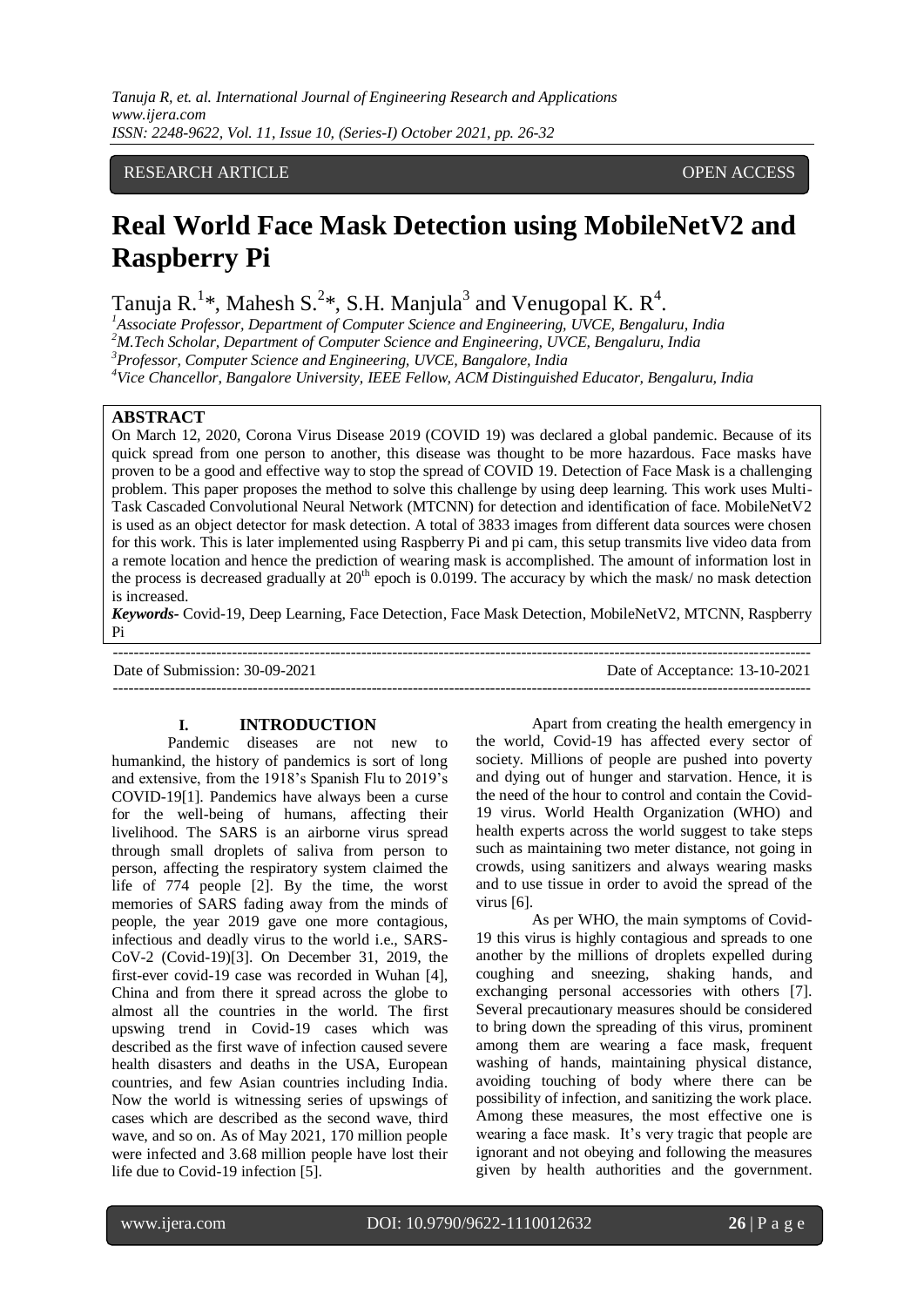Hence the health officials and government are enforcing the public to wear masks by putting penalties for those who are not wearing the mask in the public place. But due to the insufficient number of health officials and policemen it has become a herculean task to monitor the people regarding the wearing of masks, hence technology-driven, Mask detecting system would reduce the burden of public authorities and ensure people wear masks.

Face mask discovery is a strategy for deciding if the individual is wearing a mask or not. Recognizing anything from an image is practically identical. Picture acknowledgment frameworks have been presented in an assortment of ways. In clinical applications, deep learning (DL) measures are regularly utilized [8, 9]. DL [10] have as of late exhibited critical importance in object tracking. These constructions can be utilized to identify a mask on an individual's face.Concealing that is detected by image processing and can only cover and interpret the mouth section of the body. Many novel applications of image processing techniques, particularly in the domain of convolution neural networks (CNN), have been introduced with DL and are increasingly becoming reality. Face detection and classification are also included [11]. Image processing is classified as computer graphics, descriptive image conversion, machine acquiring, and output evaluations [12].

# **II. RELATED WORKS**

To detect masked faces, Bu et al. [13] built and implemented a CNN-based framework consisting of three CNNs. Because there aren't enough masked face training examples, a new dataset named "MASKED FACE dataset" was employed to finetune the CNN models. Mask -1 was a CNN with a very thin, 5-layered CNN that yields a chance of being a masked face for each target object. Mask-2, the second CNN, has seven layers and reflows the option slots as well as setting a detection rate from the first CNN. Mask-3, the third CNN, that compresses the data frames it obtains and determines based on a current threshold to detect. The anticipated detection results are the detection windows that remain after NMS. The outcomes of this method were good.

Bodan Kwolek proposed a method for detecting different regions of the face by combining a Gabor filter and a convolutional neural network (CNN). This allows the analysis to work at different rates and used in the first phase which exclusively extracts intrinsic facial features and transforms the image into four sub-images. In the second stage, CNN is applied to these four sub-images for face detection. It was concluded that the approach used yielded adequate detection [14].

The goal of Prem et al. [15] was to calculate and anticipate the impact of physical separation on the propagation of the Covid-19. They employed susceptible-exposed-infected-removed (SEIR) models to mimic the outbreak's continuous path utilising specified place way approach. It suggested that early and abrupt reduction of interpersonal isolation rules might contribute to an increase in Covid-19 infections, and proposed gradually relaxing interventions to flatten the infection curve.

Jiang et. al. [16] developed Retina Facemask, an efficient and accurate framework for detecting face masks. Retina Facemask was a single-stage detector that combined a triangle network with numerous feature maps to blend increased spatial meaning with a growing influence focus unit to focus on recognising face masks. A cross-class entity removal technique was also included in the system to discard suggestions with low levels of confidence.

Nair et al. [17] used the Viola-Jones object identification system to recognise masked men in surveillance films in less timeframe. For this, the researcher presented an approach that comprises of four multiple phases: estimating the person's located amidst from the lens, face portion identification. According to the study, identifying elements such as face masks requires substantially longer than detecting faces. To detect the faces and mouths of people, the work proposes the Viola-Jones face detection method. Unless the eye is identified first, then the face, it is assumed that no face mask was applied. If the irises are identified but not the face, it is likely that the person in question was wearing a face mask.

Jagadeeswari and Uday evaluated the performance of smart detection of face approach with various DL classifiers like MobileNet V2, ResNet 50, VGG 16, ADAM, and SGD. For each classifier, optimizers like ADAM, ADAGRAD, SGD (Stochastic Gradient Descent) were used and performance was evaluated. Authors found that, among various optimizers used, the ADAM optimizer was best when performance was considered. Among classifiers, MobileNet V2 was given highly accurate results. [18]

Sandler et al. presented MobileNet V2, a latest smartphone design that enhance the efficiency of phone versions on a variety of tasks, as well as appropriate means for deploying these models to object recognition in a new means. Through the project, they built a face mask identification system based on a ML methods. MobileNetV2 is a CNN image classification method created by Google with enhanced efficiency and additions to become more effective in picture recognition [19].

l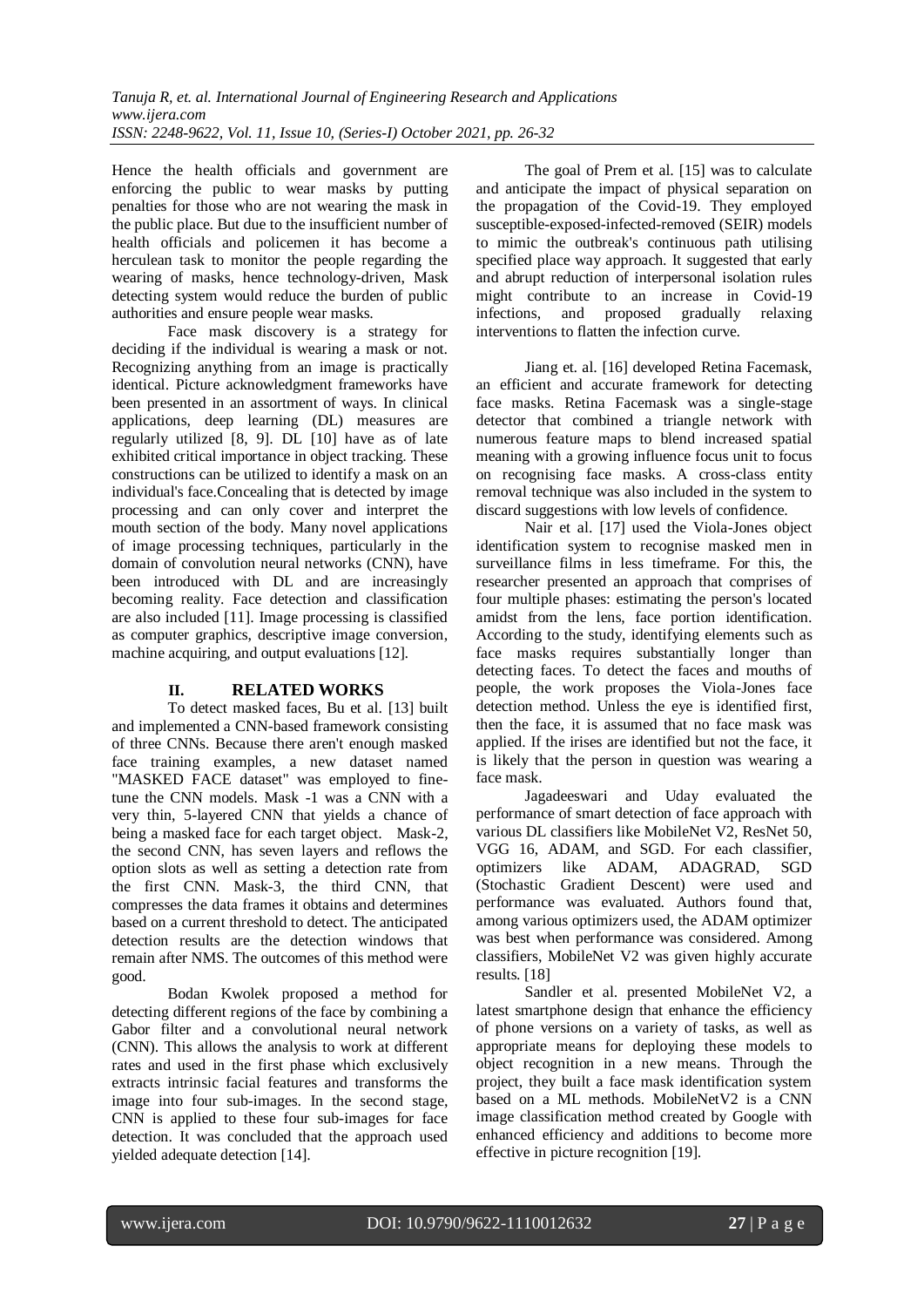# **III. PROPOSED METHODOLOGY**

The proposed system is implemented in 2 ways:

A. Software Implementation

- B. Hardware Implementation
- A. Software Implementation:
- Software implementation is split into 3 parts:
- 1. Face Detection<br>2. Face Mask Det
- Face Mask Detection
- 3. Output
- 1. Face Detection

The proposed methodology tries to recognize if people are wearing masks or not in video footage of a public space. To accomplish so, we first identify the person's face before determining whether or not a facial mask is visible.



**Fig 1**: Framework OverView Flow.

The suggested framework seeks to determine the above mentioned activity from a public location. To accomplish so, we first identify the person's face before determining for the presence of mask. The Multitask Cascaded Convolutional Neural Network (MTCNN) was used as the method for this task.

The input image is first scaled in various dimensions to create an image stream, further fed to the network with 3 stages. A Fully Convolutional Network (FCN) is used in the first stage to identify probable face areas based on the input. A CNN called Refine Network (R-Net) is used in the second step to

filter these candidate windows. R-Net eliminates a high number of incorrect candidates and calibrates the candidates found using bounding box regression. The divergence between each prospective frame and the closest subsurface is predicted and represented by Libox. The training assignment is a regressive issue, and for each sample Li, the Euclidean loss is determined as follows:

$$
L_i^{box} = \left\| \hat{y}_i^{box} - y_i^{box} \right\|_2^2
$$

(1)

$$
L_i = \left\| \widehat{y}_i - y_i \right\|_2^2(2)
$$

Where,

 $\hat{y}_i$ =facial landmark coordinate predicted by the network

 $yi = ground$  truth coordinate

The third stage includes an O-Net CNN that generates facial landmark locations, such as the eyes, nose, and mouth areas of the face. The detection of face landmarks is a regression problem, similar to bounding box regression, and the following Euclidean loss is minimized:

$$
L_i = \|\widehat{y}_i - y_i\|_2^2
$$

 $\hat{y}_i$  = target of the network

 $y_i$  = ground truth coordinate

Face classification is a binary classification problem and cross-entropy loss for each sample Li is calculated by:

$$
L_i = -(y_i \log P_i + (1 - y_i)(1 - \log P_i))
$$
  
(3)

 $Pi =$  probability produced by the network that the sample was a face

 $yi = ground-truth label$ 

The third stage includes an O-Net CNN that produces features of face.

#### 2. Face Mask Detection

For face mask identification and segmentation, we used the MobileNetV2 architecture as shown in Figure 2 (a), which is a powerful feature extractor. Figure 2 (b) shows a single unit in MobileNet, MobileNetV2 contains 3 convolutional layers, these are in single block. The block's source and destination are near zero matrices, whereas the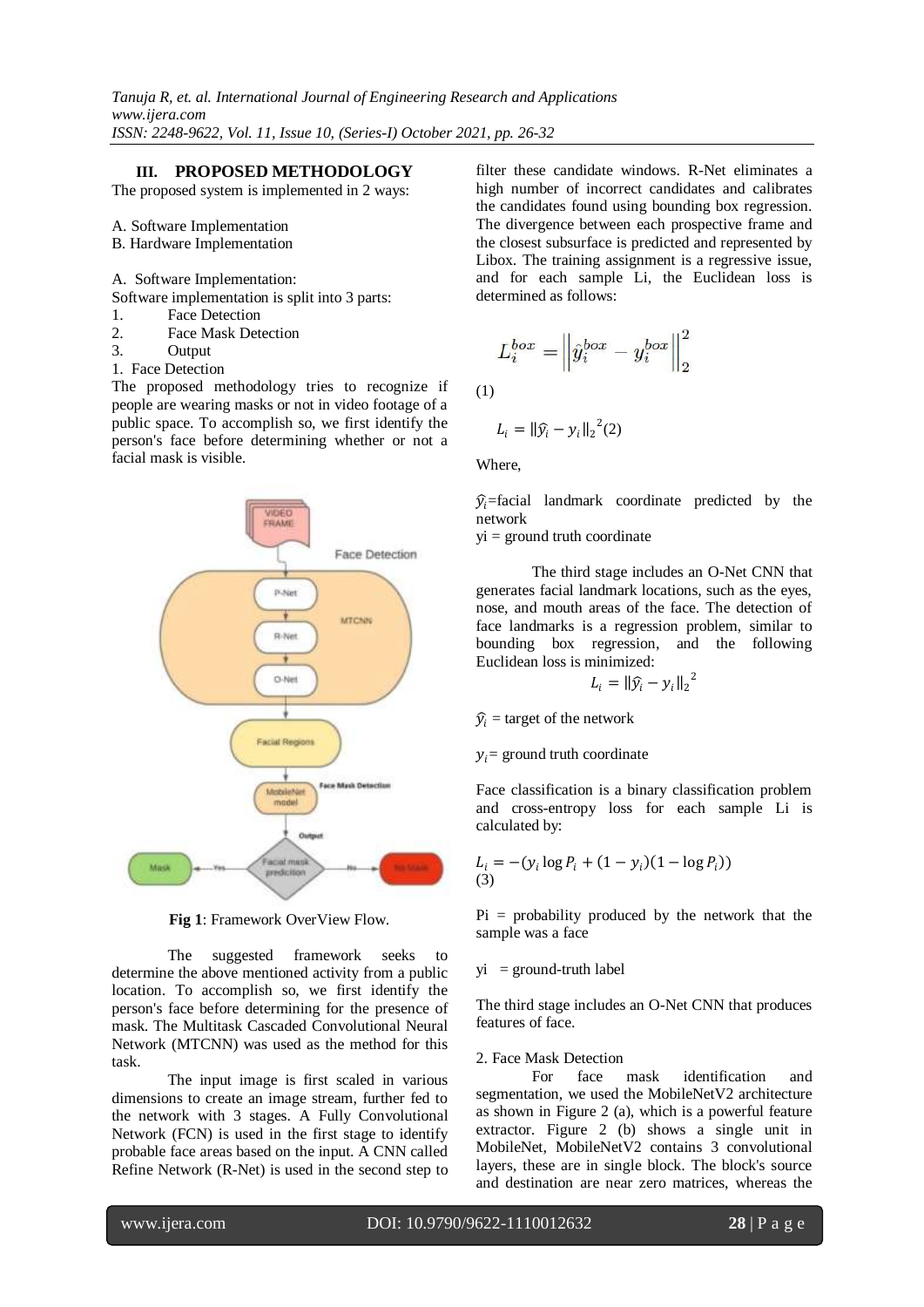*Tanuja R, et. al. International Journal of Engineering Research and Applications www.ijera.com ISSN: 2248-9622, Vol. 11, Issue 10, (Series-I) October 2021, pp. 26-32*

block's screening is done on strong matrices. In total, there are 17 bottleneck residual blocks in the MobileNetV2 design. After that, there's a normal 1X1 convolution Layer. Following the architecture outlined previously, we construct a facial mask classifier with four layers. To create one lengthy classification pool, we down sample each 2X2 face image using the pooling layer. We utilize a SoftMax

the predicted classes after going into depth with a ReLU feature used in the activation of features[20- 21].

function to retrieve the probability distribution across



**Fig 2**. (a) The basic structure of MobileNet: (b) unit in MobileNet.

#### Dataset:

A dataset is a collection of cases that all have the same feature. In ML and DL, data is extremely crucial. The photograph depicts people of various races, as well as various forms of features of faces and to indicate if the face is worn or not. The dataset includes photos taken with various camera features, a variety of camera angles, varied lighting conditions, noise from kaggle. The data set contains total of 3833 images among which 1918 images were representing unmasked images, 1915 images were masked images. 80% of the entire dataset was used for training and remaining 20%was used for testing.

#### 3. Output:

The described facial mask learner receives the facial regions acquired from the model as input, and the outcome is a limiting circle over each face area, with the tag "Mask" indicating the existence of a face mask and "No Mask" signifying the nonpresence of a face mask. Figure 3 shows the construction on face mask classifier.



**Fig 3:** Facial mask classifier constructed using MobileNetV2 architecture.

#### B. Hardware Implementation

The Raspberry Pi is a family of small solitary processors developed by the Raspberry Pi Foundation in partnership with Broadcom in the UK, and it uses a standard keyboard and mouse. It's a little device that allows individuals to learn about computing and programme in programs such as Scratch and Python. Due to its embrace of HDMI and USB devices, it is mostly utilised by electrical and software hobbyists.

The Module can capture both video and still images in high-definition. It's simple to use for newcomers, but it has a lot of room to grow advanced users who want to learn more. People have used it for various uses. A five-megapixel remedied lens on the module captures video in 1080p30, 720p60, and VGA90 formats, and also screen grabs. It connects to the Raspberry Pi's CSI port via a 15cm ribbon wire. It is accessible via the MMAL and V4L APIs, and numerous third-party programs have been developed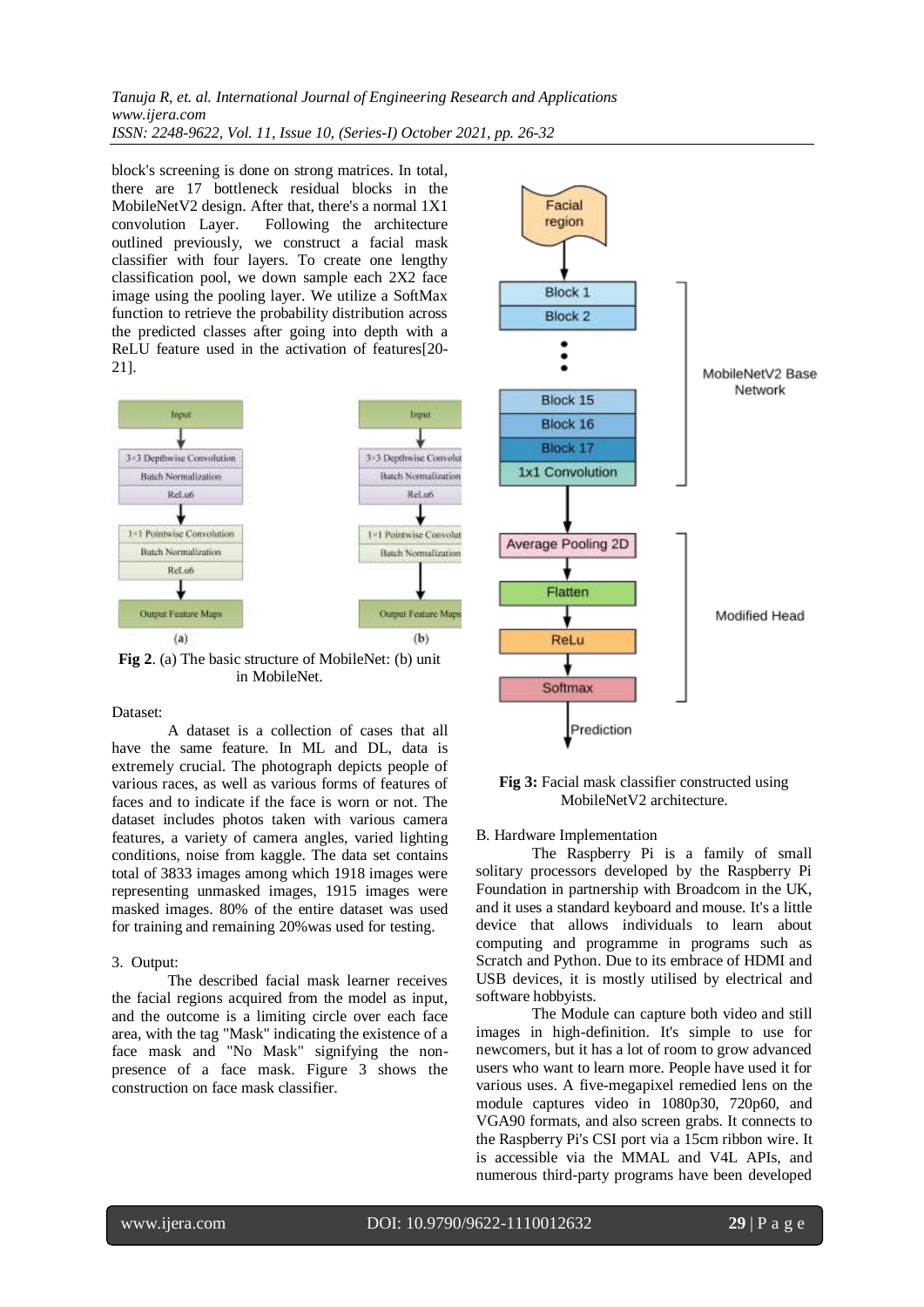*Tanuja R, et. al. International Journal of Engineering Research and Applications www.ijera.com ISSN: 2248-9622, Vol. 11, Issue 10, (Series-I) October 2021, pp. 26-32*

for it, including the Picamera Python library. Raspberry pi acts as a medium that takes the live video input from the camera, detects faces and performs the classification and produces the output.

# **IV. IMPLEMENTATION RESULTS**

The following stage is predicting input information from the saved model carried out in the live video frame to frame.

The figure 4 depicts the results obtained in this project. The precision, recall and accuracy is calculated using true positive, false positive, true negative, false negative values. Table I shows the Model Evaluation

| <b>TABLE I:</b> Model Evaluation |                  |        |       |                |  |  |  |  |
|----------------------------------|------------------|--------|-------|----------------|--|--|--|--|
|                                  | <b>Precision</b> | Recall | F1-Sc | <b>Support</b> |  |  |  |  |
| With mask                        | 0.99             | 0.99   | 0.99  | 383            |  |  |  |  |
| Without mask                     | 0.99             | 0.99   | 0.99  | 384            |  |  |  |  |
| <b>Accuracy</b>                  |                  |        | 0.99  | 767            |  |  |  |  |
| Macro avg                        | 0.99             | 0.99   | 0.99  | 767            |  |  |  |  |
| Weighted avg                     | 0.99             | 0.99   | 0.99  | 767            |  |  |  |  |

| <b>TABLE II:</b> Cascaded framework for mask detection |
|--------------------------------------------------------|
| correlation with proposed framework                    |

| Approach           |       |     |      | Accuracy | Recall |  |  |  |
|--------------------|-------|-----|------|----------|--------|--|--|--|
| Proposed Framework |       |     |      | 99%      | 99%    |  |  |  |
| Cascade            | Frame | for | mask | 86.6%    | 87.8%  |  |  |  |
| detection          |       |     |      |          |        |  |  |  |

The accuracy of the training model obtained is 99% and the recall is 99%. In the cascade frame for mask detection the accuracy is 86.6% and the 87.8%. Comparing the cascade framework for mask detection with proposed framework is better accuracy.





**Fig 4**: The results for no mask and wearing mask. As in the Figure 4, it can be clearly seen that the green box indicates the inclusion of the mask whereas the absence of mask is indicated as red color.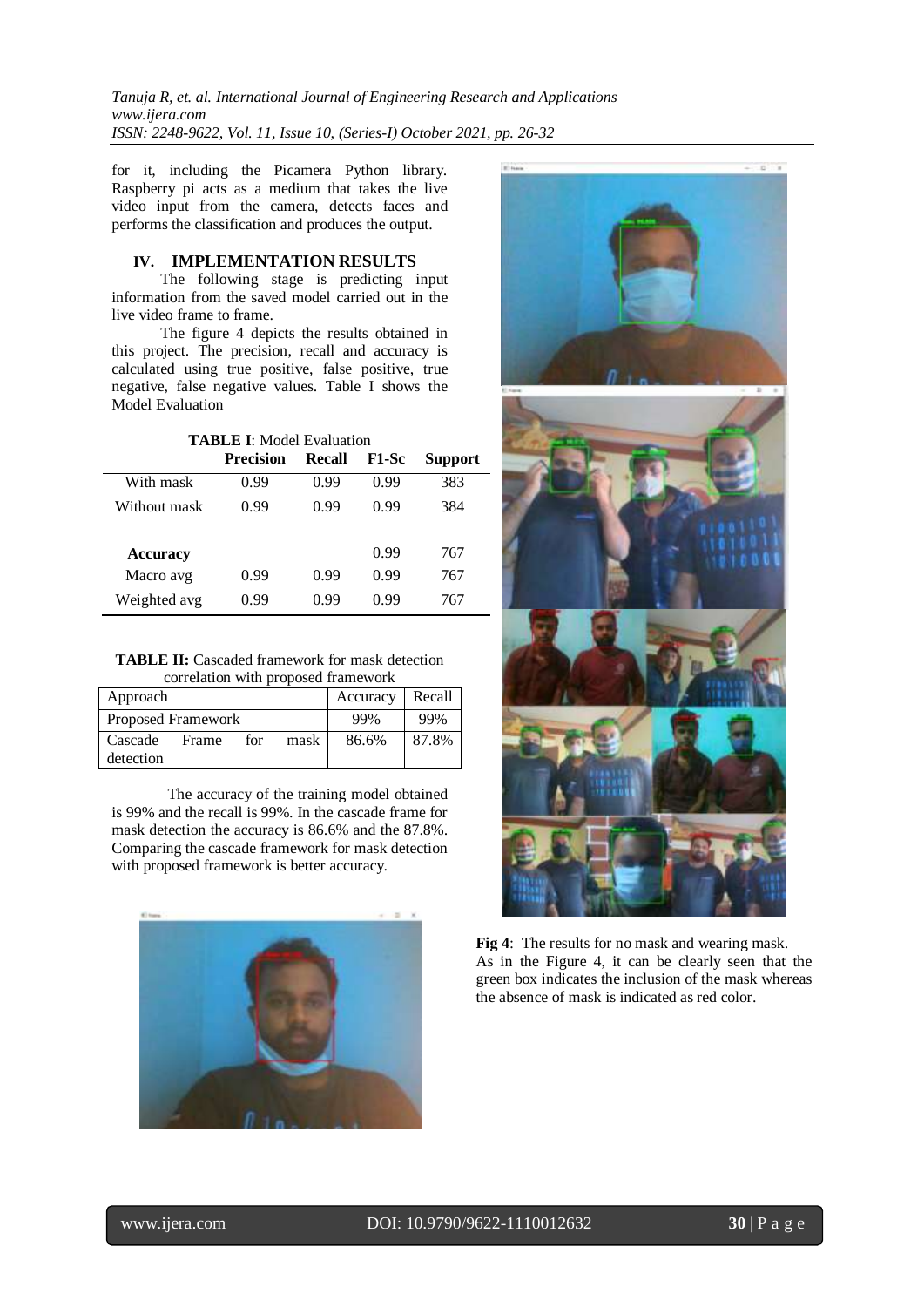

**Fig 5**: Training loss and accuracy.

The training graph indicates the amount of information lost in the process. It also indicates the amount of accuracy the model has exhibited in detecting the mask on the face. The epochs= 20n and batch size of 32 was used in this process. This method was purposely used, since it yields adequate results.

## **V. CONCLUSION AND FUTURE SCOPE**

A new method for recognizing face masks in live environment is proposed in this paper. Face images and cues are obtained using a highly successful face detection model. Deep learning is used to create a distinct facial classifier for detecting the existence of a face mask in facial photos identified. The combination of Multi-Task Cascaded Convolutional Neural Network and MobileNetV2 tend to be a good fit to solve this problem In MobileNetV2, a superior module is presented with modified residual structure. Non-linearity in narrow layers are taken out this time. With MobileNetV2 as spine for include extraction, best in class exhibitions are likewise accomplished for object discovery and semantic division.Raspberry Pi and pi cam was the best hardware fit for implementing Face mask classification in real world.

## **REFERENCES**

- [1]. Newsgram.com. Available at: https://www.newsgram.com/a-brief-history-ofpandemics/?gclid=Cj0KCQjwGFBhDeARIsA CH\_kdanp4lFWqgF\_UdCAFVHQN9CPgovR BFS3GAiv0\_2IugHVwkvbU\_C2gsaAgzKEA Lw\_wcB (Accessed: August 2, 2021).
- [2]. SARS (2021) Cdc.gov. Available at: https://www.cdc.gov/sars/about/fs-sars.html (Accessed: August 2, 2021).
- [3]. Coronavirus disease (COVID-19): Virus Evolution Who.int. Available at: https://www.who.int/news-room/q-a-

detail/sars-cov-2-evolution (Accessed: August 2, 2021).

- [4]. Archived: WHO Timeline COVID-19 Who.int. Available at: https://www.who.int/news/item/27-04-2020 who-timeline---covid-19 (Accessed: August 2, 2021)
- [5]. WHO Coronavirus (COVID-19) Dashboard Who.int. Available at: https://covid19.who.int/?gclid=Cj0KCQjwGF BhDeARIsACH\_kdbmXgd1i3BBaEUkqVFow XNvUin1qqzuJ5 e5tzvKcMekydg5gV3fcYaAiiCEALw\_wcB (Accessed: August 2, 2021)
- [6]. When and how to use masks Who.int. Available at: at: https://www.who.int/emergencies/diseases/nov el-coronavirus-2019/advice-for-public/whenand-how-to-use-masks (Accessed: August 2, 2021).
- [7]. L. Li et al., "COVID-19 patients' clinical characteristics, discharge rate, and fatality rate of meta-analysis," J. Med. Virol., vol. 92, no. 6, pp. 577–583, Jun. 2020
- [8]. M. Z. Islam, M. M. Islam, and A. Asraf, "A Combined Deep CNNLSTM Network for the Detection of Novel Coronavirus (COVID-19) Using X-ray Images," Informatics in Medicine Unlocked, vol. 20, pp. 100412, Aug. 2020.
- [9]. L. J. Muhammad, M. M. Islam, S. S. Usman, and S. I. Ayon, "Predictive Data Mining Models for Novel Coronavirus (COVID-19) Infected Patients' Recovery," SN Comput. Sci., vol. 1, no. 4, p. 206, Jun. 2020.
- [10]. L. Liu et al., "Deep Learning for Generic Object Detection: A Survey," Int. J. Comput. Vis., vol. 128, no. 2, pp. 261–318, Sep. 2018.
- [11]. S. Wan, Y. Liang, Y. Zhang, "Deep convolutional neural networks for diabetic retinopathy detection by image classification", Comput. Electr. Eng. 72 (2018) 274–282.
- [12]. M. Z. Islam, M. M. Islam, and A. Asraf, "A Combined Deep CNNLSTM Network for the Detection of Novel Coronavirus (COVID-19) Using X-ray Images," Informatics in Medicine Unlocked, vol. 20, pp. 100412, Aug. 2020.
- [13]. W. Bu, J. Xiao, C. Zhou, M. Yang, and C. Peng, "A cascade framework for masked face detection," in Proc. of IEEE International Conference on Cybernetics and Intelligent Systems (CIS) and IEEE Conference on Robotics, Automation and Mechatronics (RAM), 2017, pp. 458–462
- [14]. Bogdan Kwolek, W-Pola 2 "Face Detection Using Convolutional Networks and Gabor Filters". Rzeszao University of Technology, Poland.